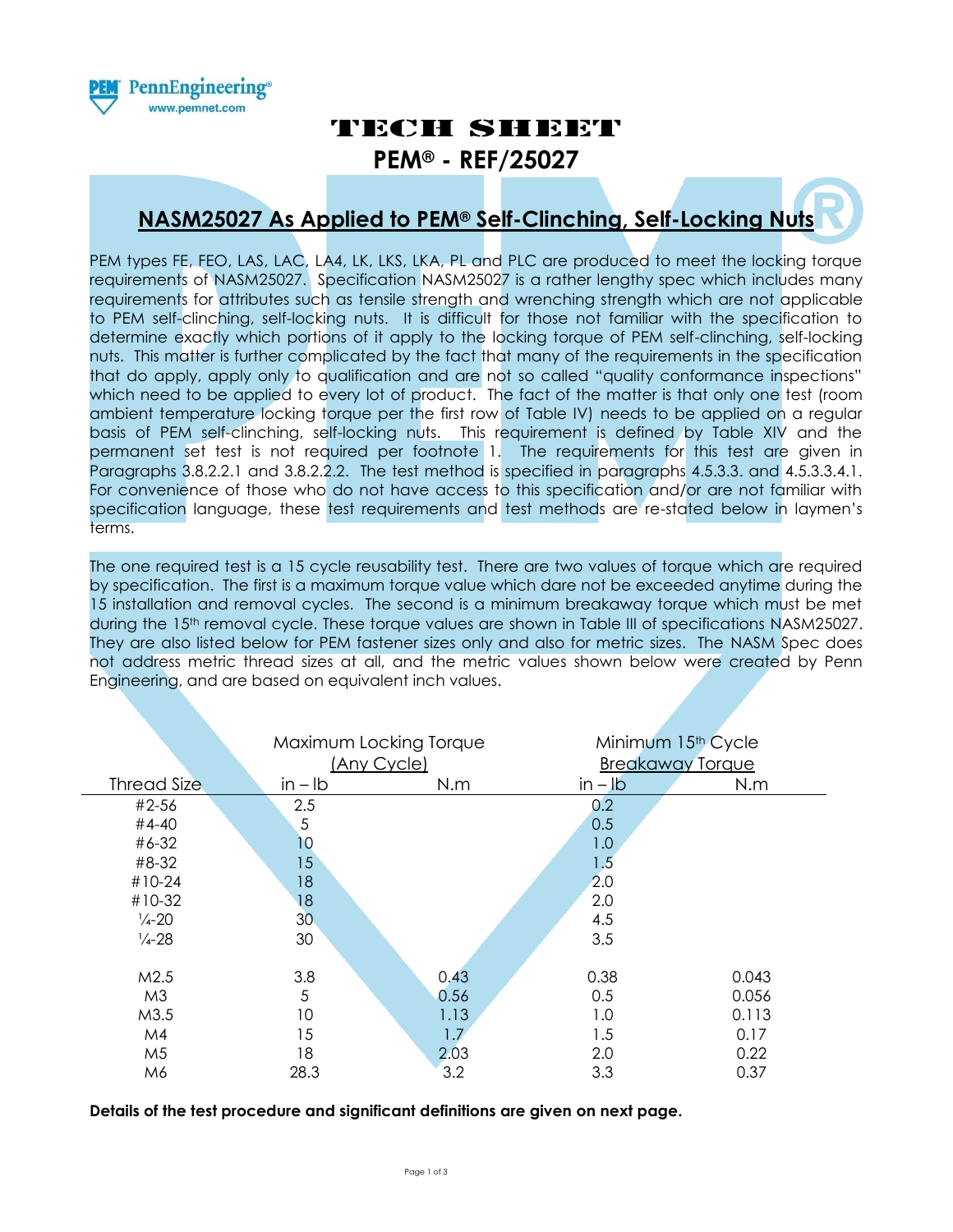

# TECH SHEET

**PEM® - REF/25027**

## **NASM25027 As Applied to PEM® Self-Clinching, Self-Locking Nuts**

### Test Procedure

A new screw shall be used for every test. A nut shall be assembled onto a screw and that same combination shall be used for all 15 cycles. A complete cycle is defined as moving the screw from the point where it begins to engage the locking element until two threads are extending thru the top of the locking element and back to the point where the screw is once again disengaged from the locking element. PEM practice is to aim for two or more threads extending thru the top of the locking element. During the entire test the maximum torque is monitored to assure that it does not go above the maximum allowable value. During the 15<sup>th</sup> removal cycle the breakaway torque is monitored with between one and two threads extending thru the top of the nut, and is checked for compliance to the minimum breakaway torque requirement.

### Torque Measuring Equipment

Penn Engineering recommends any type of torque measuring equipment which has appropriate accuracy and resolution for the size product being tested.

### Test Speed

The Mil Spec does not specifically address test speed but does state that the test speed must be controlled so that the temperature rise of the parts being tested is no greater than  $75 \cdot \text{F}$  (42°C) above room temperature.

### Test Screw

The Mil Spec requires that all test screws be Class 3A thread fit. Although the Mil Spec does not address metric, PEM practice is to use the equivalent class of fit for metric screws which is Class 4h. Material of the test screws is to be the same as the locknuts being tested. That is, stainless steel screws are used when testing stainless steel locknuts, aluminum screws are used when testing aluminum locknuts (applicable only to PEM type LKA) and steel screws are used when testing steel locknuts (applicable only to PEM types PL and LK).

#### Axial Load

It should be pointed out that the NASM Spec requirements for locking torque are all based on testing with no axial load applied. Penn Engineering practice is to use screws of sufficient length so that when the screw is fully installed, there is a minimum of two thread pitches between the screw head and the shank of the nut to eliminate the possibility of applying any axial load.

#### Lubricant

It is the intention of the Mil Spec that the locknuts be supplied with a lubricant which is adequate to meet the 15 cycle reusability test. Therefore no additional lubricant dare be applied during testing. All test screws are to be in a clean and dry condition. All PEM brand locknuts meeting NASM25027 torque requirements are supplied with a molybdenum disulfide based, heat cured, dry film lubricant applied.

#### Important Note Regarding Lubricant

We frequently receive complaints from the field involving poor performance of the locking feature after self-clinching, self-locking nuts have been chemically treated. When using self-clinching, selflocking nuts it is vitally important that they be given no chemical treatment whatsoever. In most cases this means that the nuts must be installed into the panel after all chemical processing of the panel.